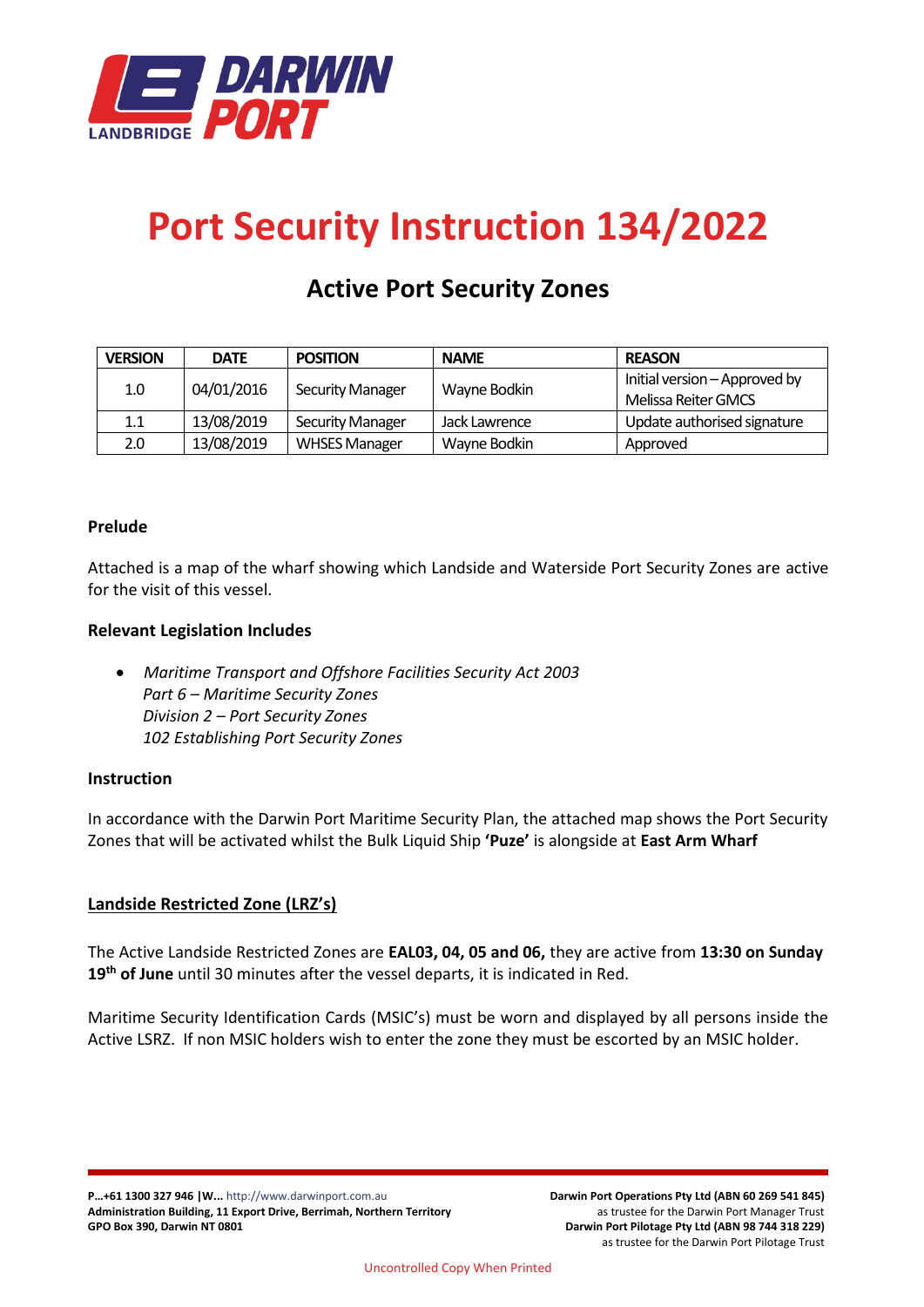

#### **Waterside Restricted Zone (WRZ's)**

The Active Waterside Restricted Zone is **EAW01** and is active from **13:30 on Sunday 19 th of June** until 30 minutes after the vessel departs. It is indicated in Blue.

Maritime Security Identification Cards (MSIC's) must be worn and displayed by all persons inside the Active WSRZ. If non MSIC holders wish to enter the zone they must be escorted by an MSIC holder.

Waterside Patrols will be undertaken by Darwin Port vessels whilst the area is active.

#### **Safety**

Appropriate PPE must be worn at all times.

#### **All non-essential vehicles must vacate the wharf deck by – N/A**

### **Darwin Port Contact Details**

| Port Security Officer          | Wayne Bodkin | 8919 0819 or 0448 658 652 |
|--------------------------------|--------------|---------------------------|
| Harbour Control Officer        | Duty Officer | 89190821                  |
| <b>Maritime Security Guard</b> | Duty Officer | 8919 0816 or 0401 110 320 |
| <b>EAW Cargo Officer</b>       | Duty Officer | 0408 465 063              |

#### **DARWIN PORT**

Issue Status: Version 2.0 Issue Date: **17/06/2022** Authorised By: Wayne Bodkin (Senior Manager Landside Operations and Safety)

Signature:

Date: